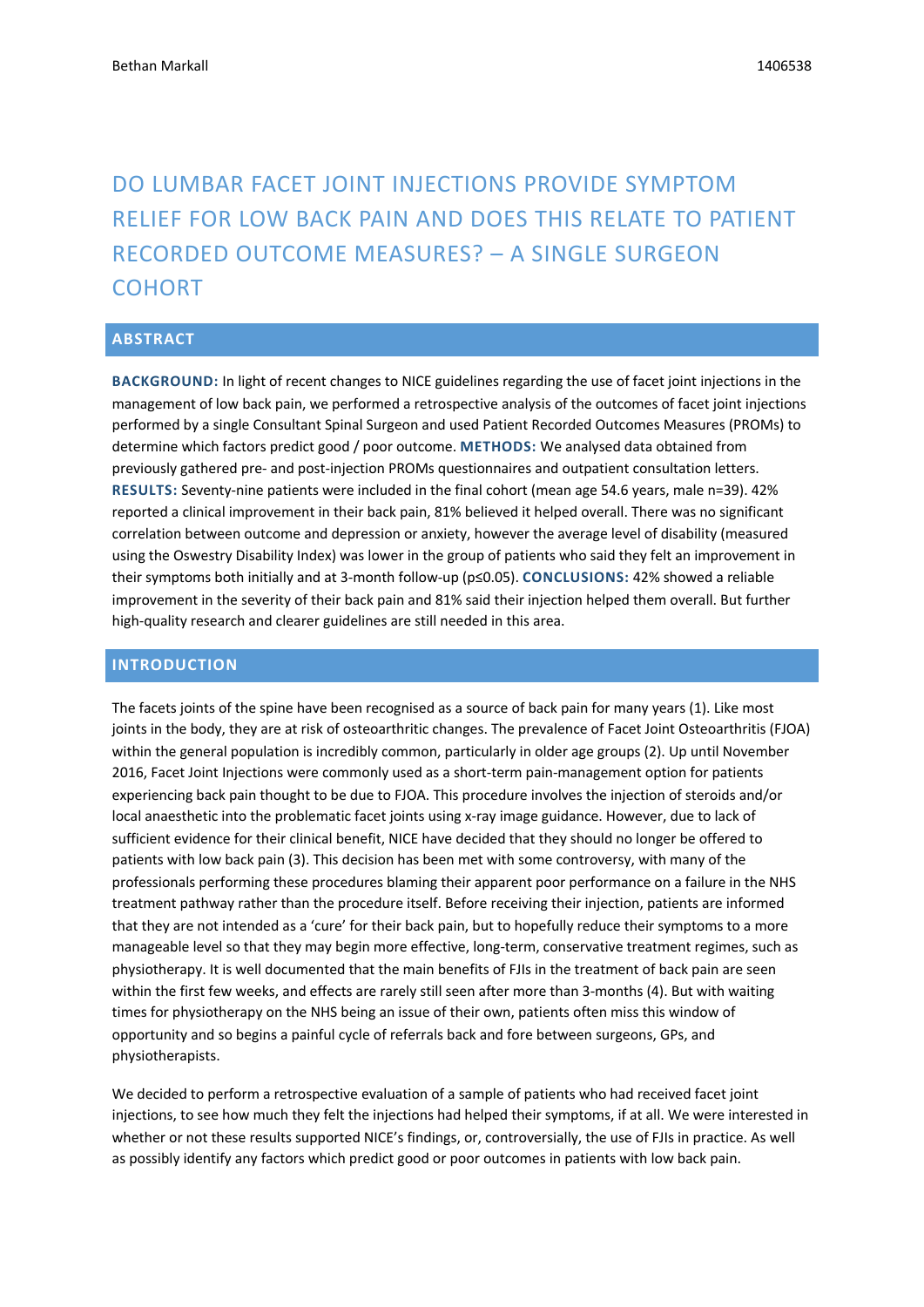# **AIMS/OBJECTIVES**

Determine whether facet joint injections offer symptom relief and which factors predict good / poor outcome using previously gathered Patient Recorded Outcome Measures data.

# **METHODS**

#### APPROVAL

Ethical approval was not required for this project as it was a service evaluation, approved by the Department of Orthopaedics and Trauma.

#### SAMPLE SELECTION

A list of all spinal injection procedures performed by a single Consultant Spinal Surgeon between September 2012 and September 2016 was generated using the BlueSpier operative database (n=533). This was then narrowed down to include only Facet Joint Injections or Facet Joint Injections with concomitant Root Blocks of the lumbar spine. Seventy-nine patients were included in the final cohort and all patient data was anonymised (identifiable only by patient hospital number). Clinical information was obtained from the outpatient consultation letters via Clinical Portal. This included diagnosis/es, smoking status, post-injection follow-up time, whether the injections helped initially and if they were still providing some benefit at follow-up. All of the selected patients had clinical and radiological evidence of facet joint degeneration. The patients' PROMs (Patient Reported Outcome Measures) were identified from the surgeon's prospective database of over 2000 patients. Routinely, each patient had completed a questionnaire upon admission to the care of the Consultant, and then a separate follow-up questionnaire at any future consultation. As many of the patients had multiple outpatient consultations, pre- and post-injection data was interpreted as those gathered most recently before and after the date of their injection. Of the patients who received multiple facet-joint injections during this time period (n=12), only the data relating to their first injection was included for analysis. Any patients missing both outpatient consultation letters and corresponding PROMs data were removed from the dataset (n=9).

#### MEASURING VARIABLES AND OUTCOMES

Severity of back and leg pain was measured using a numerical Visual Analogue Scale ('VAS'). Patients were asked 'How much back/leg pain have you felt over the last month?' and selected their answer from a scale of 0-10, with 0 being 'no pain' and 10 being 'worst pain'.

Patient disability/function was measured using the Oswestry Disability Index (ODI) tool. Patients can choose from 6 options relating to how pain affects 10 aspects of their life: pain intensity, personal care, lifting, walking, sitting, standing, sleeping, sex life, social life and traveling. This is then converted to a percentage, with 100% being most severe (5).

Quality of life was also measured using the EQ-5D-5L questionnaire, including the EQ VAS. This is a tick-box questionnaire where the patient rates their problems in five domains: mobility, self-care, usual activities, pain/discomfort, and anxiety/depression. Each domain has 5 levels: no problems, slight problems, moderate problems, severe problems, and extreme problems. This was recorded on the database as a score from 1 to 5 in each domain, e.g. 'I have no problems in walking about' = 1, and 'I am unable to walk about' = 5. The patient can then rate their health on a scale of 0 to 100 on the EQ VAS: 0 being 'The worst health you can imagine' and 100 'The best health you can imagine' (6-7).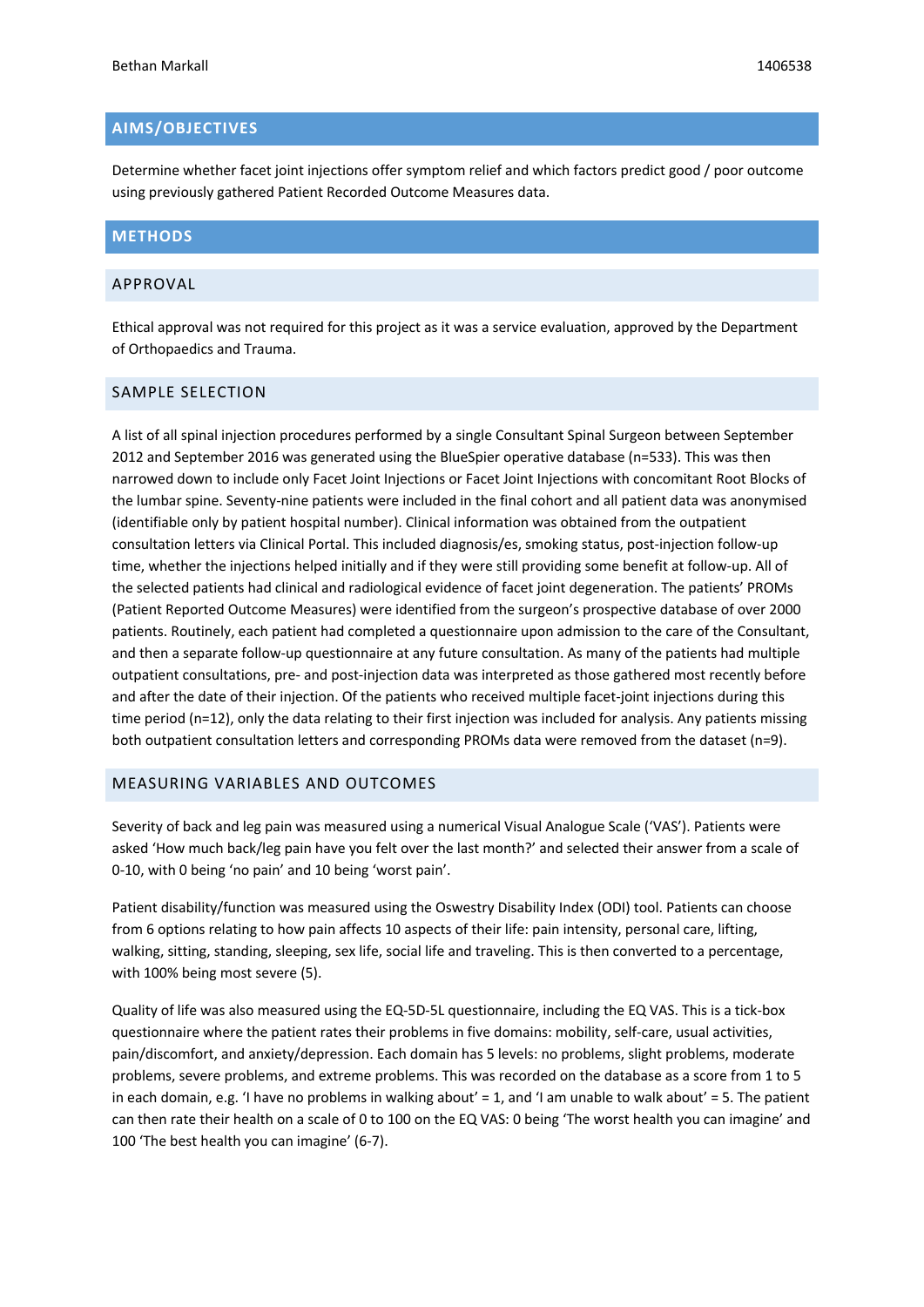The overall outcome of the procedure, i.e. how well the patient felt it worked, was interpreted from both the PROMs database and outpatient consultation letters. As part of the PROMs questionnaire, patients were asked how well the patient felt the intervention helped their problem, with a choice of 5 different answers ranging from 'helped a lot' to 'helped a little' or even 'made things worse'. These were scored 1 to 5. Information obtained from clinic letters was recorded as 'yes' or 'no' to whether the patient felt it had made any improvement initially, and if it was still making a positive difference to their symptoms at follow-up.

### IDENTIFYING PSYCHO-SOCIAL FACTORS

Smoking and disability benefit status was obtained from the clinic letters and PROMs questionnaire. The PHQ-9, a self-administered Patient Health Questionnaire, was used to detect depression. Recipients are asked to record, for 9 different items, how often they have been bothered by a problem over the last 2 weeks (0=not at all, up to 3=nearly every day). This produces a depression severity score on a scale of  $1 - 27$ , which then corresponds to a description and proposed treatment plan; e.g. a score of 15-19 is classed as 'moderately severe' depression. Anxiety was screened for using a similar tool, the GAD-7 (8-9).

## STATISTICAL ANALYSIS

The data was compared and analysed using Microsoft Excel and IBM SPSS Statistics software (version 23).

Differences between individual pre- and post-injection descriptive measures were calculated using Microsoft Excel. Clinically important changes were regarded as ≥2 in VAS back/leg, ≥5 points in the PHQ-9, ≥10 points ODI, ≥20 EQ VAS for pain severity, depression, functional disability and quality of life, respectively. (10-12)

IBM SPSS Statistics software was used for more detailed data analysis: the differences between means were calculated and analysed using Students T-Test. The statistical significance of the differences was assessed by the 95% confidence intervals, which were also represented graphically. Comparison between categorical variables was performed using the chi square and Fisher's exact test. Statistical significance was accepted as no overlap in confidence intervals or p<0.05.

#### **RESULTS**

#### PATIENTS

Seventy-nine patients were included in the final cohort (age range 24-83, mean 55 years); with an equal male to female ratio (39:40). Of these, 46.8% had injections of the facet joints only, with the remainder receiving a concomitant nerve root block. Twelve patients received further injections during the period of time studied. 16.7% were smokers (10/60, missing data n=19).

In addition to facet joint degeneration, 74.7% had evidence of degenerative disc disease, 25.3% foraminal stenosis, 19.0% canal stenosis and 21.5% had spondylolisthesis. There was no correlation between patients diagnosed with spondylolisthesis and those who received a concomitant nerve root block (table 1).

|                           | FJI only | <b>FJI+NRB</b> | p value | Total |
|---------------------------|----------|----------------|---------|-------|
| Spondylolisthesis         | 8        | q              | .599    | 17    |
| <b>Foraminal stenosis</b> |          | 15             | .021    | 20    |
| <b>Spinal stenosis</b>    |          | 8              | .609    | 15    |
| חחח                       | 26       | 33             | .278    | 59    |

**Table 1 - Correlations between diagnoses and receipt of concomitant NRB**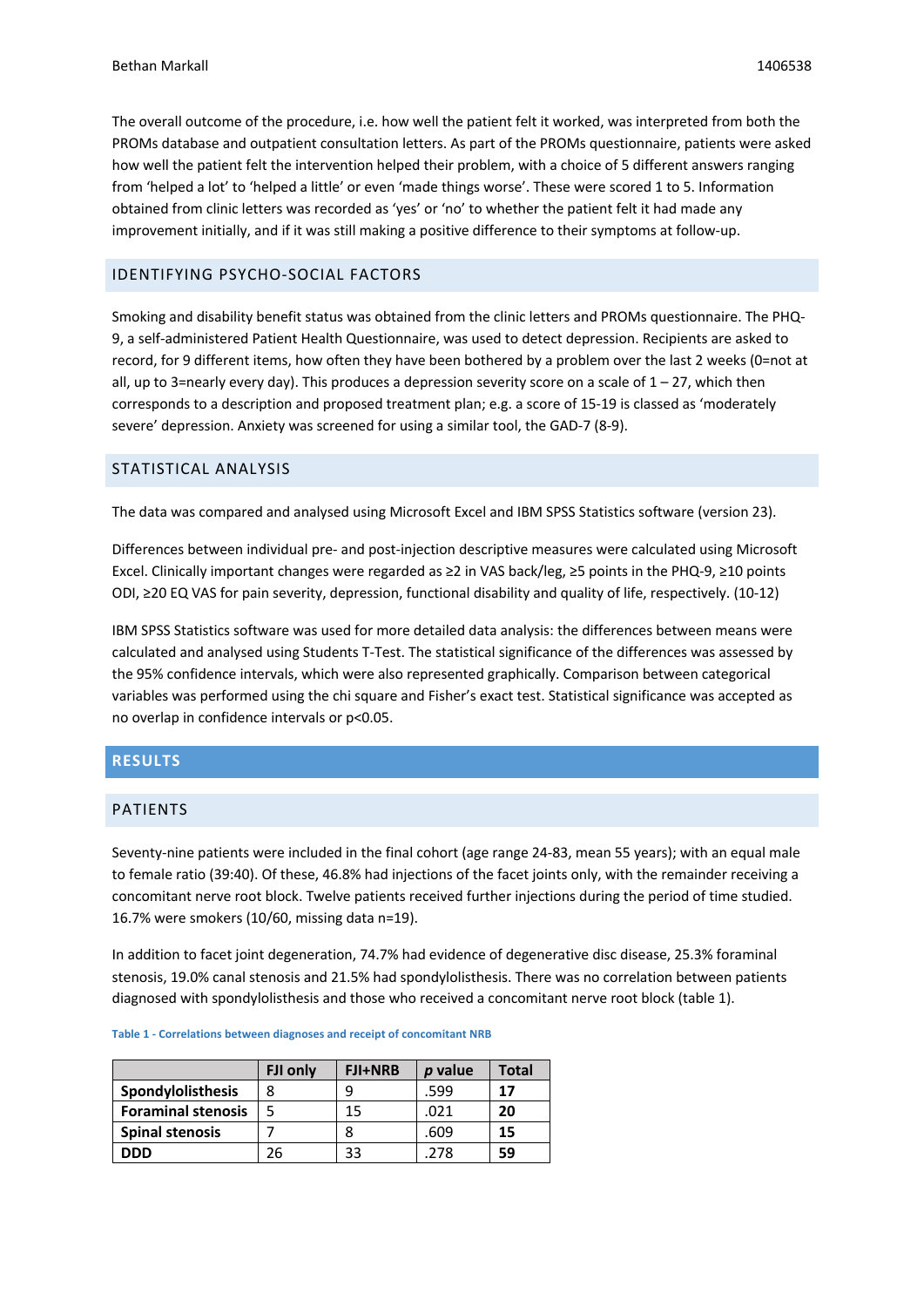More than 90% of respondents recorded ≥5 out of 10 on the VAS for back pain prior to injection; just over 70% ≥7. The average ODI pre-injection was 54.9%, or 'moderate disability' (normal 0-20, mild 21-40, moderate 41- 60, severe 61-80, exaggerated >81%) (5). 1 patient scored 0% on the ODI, whilst the maximum recorded was 96% (n=1). The number receiving disability benefits was higher than expected at 42.4%.

The prevalence of major depression was also found to be high amongst the cohort – the average patient scoring 14.7 on the PHQ-9 questionnaire, i.e. bordering on 'moderately severe depression' (none 1-4, mild 5-9, moderate 10-14, moderately severe 15-19, severe 20-27) (8). Five patients scored the maximum of 27. The average GAD-7 score was 10.7 out of a maximum of 21 – 10 being the cut-off for the detection of Generalised Anxiety Disorder/'GAD' (sensitivity and specificity >0.80). 36.5% (21 out of 59) scored ≥15, indicative of severe GAD (9). The average time between injection and follow-up consultation with the consultant, spinal fellow or physiotherapist was 3 months (12.1 weeks).

| <b>Descriptive</b>                  | Mean          | 95% CI       | n  |
|-------------------------------------|---------------|--------------|----|
| Age / years                         | 54.6          | 51.3-57.9    | 79 |
| Sex, male: female (% male)          | 39:40 (49.4%) | N/A          | 79 |
| Smoker, yes:no (% yes)              | 10:50 (16.7%) | N/A          | 60 |
| Disability benefit, yes:no (% yes)  | 28:38 (42.4%) | N/A          | 66 |
| Injection, FJI:FJI+NRB (% FJI only) | 37:42 (46.8%) | N/A          | 79 |
| Repeat injection, yes:no (% yes)    | 12:67 (15.2%) | N/A          | 79 |
| VAS-back, pre-injection (10 total)  | 7.1           | $6.5 - 7.6$  | 57 |
| ODI, pre-injection, %               | 54.9          | 49.8-59.9    | 59 |
| PHQ9, pre-injection (27 total)      | 14.7          | 12.5-16.9    | 59 |
| GAD7, pre-injection (21 total)      | 10.7          | $8.7 - 12.6$ | 59 |
| Follow-up time (weeks)              | 12.1          | 10.2-14.0    | 77 |

**Table 2 Summary of the demographic data, pre-injection PROMs and average follow-up times**

# STATISTICALLY/CLINICALLY SIGNIFICANT CHANGES

Post-FJI, 42% and 39%, respectively, reported a clinically important difference in their back and leg painintensity (≥2 on the VAS) (10). There was a significant difference between the average pre- and post-injection VAS score for back pain (p<0.005), and leg pain (p<0.05), as demonstrated in figure 1.

Respectively, 35%, 35% and 27% of patients reported a clinically important difference in their depression, functional disability and quality of life (table 6). However, the overall average differences in ODI, PHQ-9, GAD-7 and EQ-5D-VAS scores were not statistically significant (p=NS).

The overall pattern for the change in Quality of Life, as measured by the EQ-5D-5L, showed some improvements, with the most significant changes seen in the Mobility domain (p<0.005). Changes in problems with usual activities, pain/discomfort, and anxiety/depression were also significant (p<0.05). However, there was no significant overall improvement in problems with self-care (p=NS). These findings can be visualised in figure 2.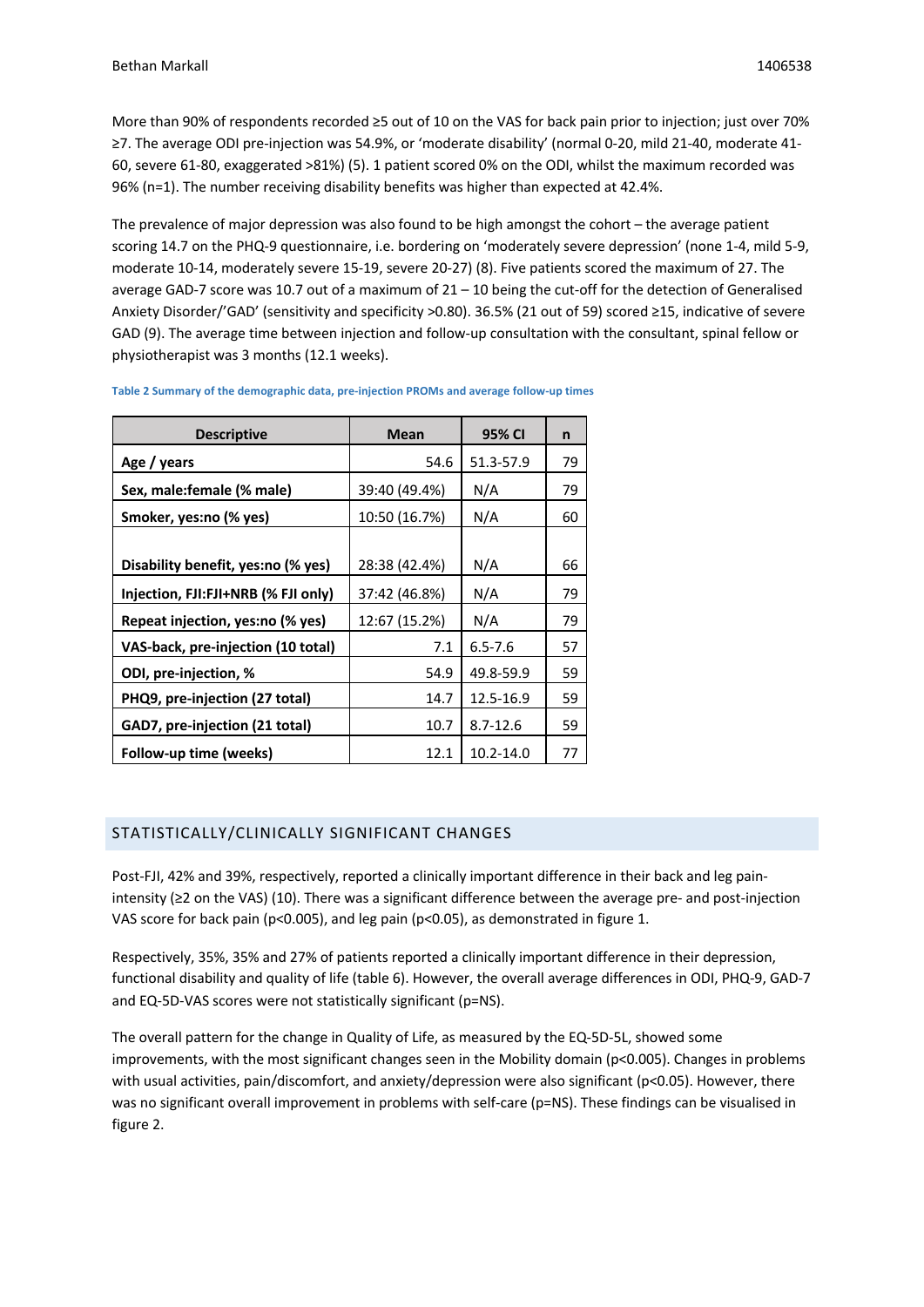

**Figure 1, Changes in VAS scores for back and leg pain**



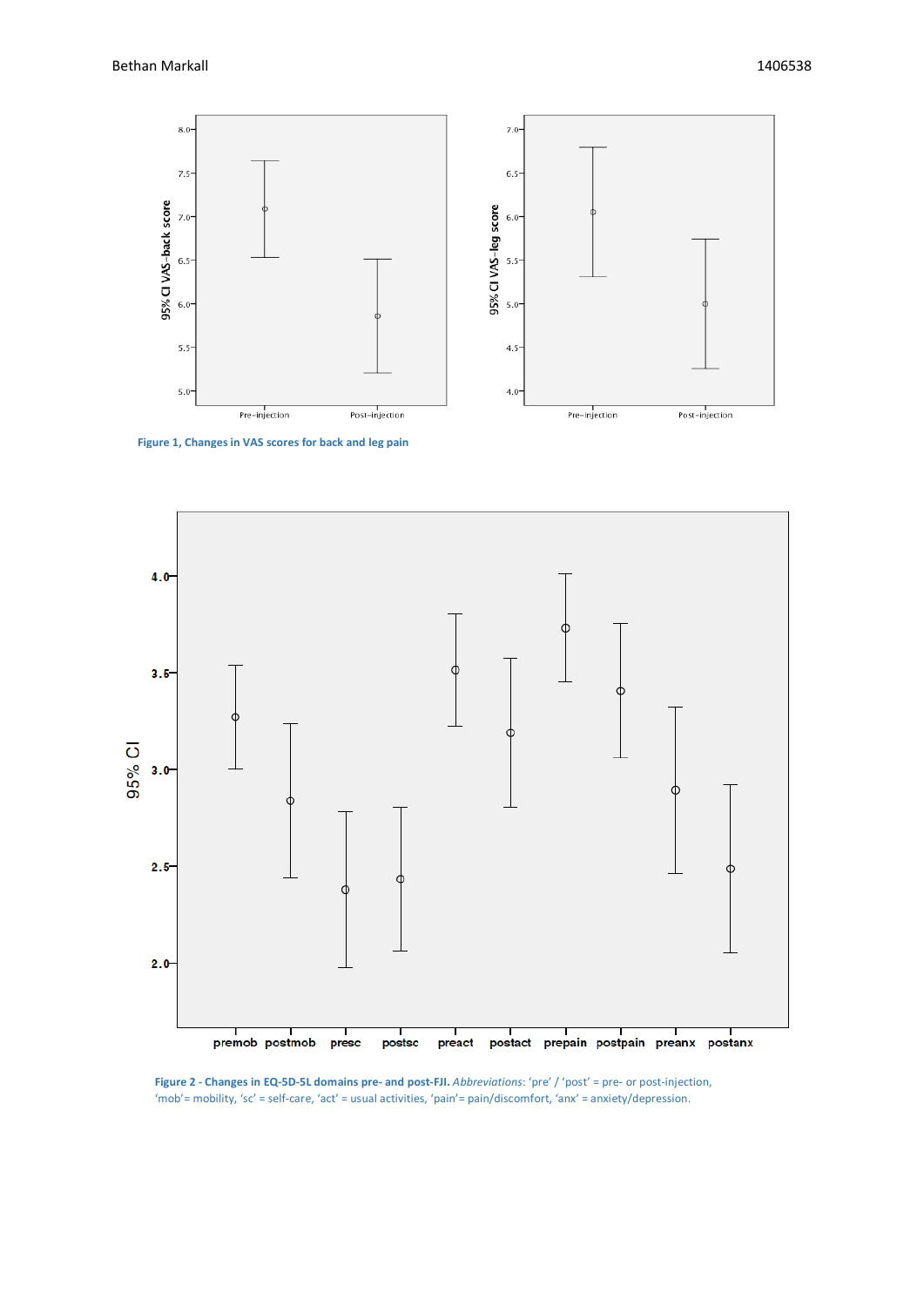# OVERALL OUTCOMES

Forty-two of the patients included in this study (53.2%) answered 'Overall, how much did the intervention / surgery in our hospital help your problem?'. The average response score was 3.5 ±0.4 ('helped'/'helped a little'), with 81% stating that the injection helped over all ('helped a little', 'helped' or 'helped a lot'). Four patients felt the injection 'didn't help', whilst the remaining 4 patients said that it actually 'made things worse'.

There were no reported complications. The was no difference between the overall outcome and whether the patient had a concomitant nerve root block (p=NS) (Figure 3).

Thirty-seven out of 42 respondents (83%) said they would have the procedure again.

| <b>Overall Outcome</b> |    |       |            | $FJI +$    |
|------------------------|----|-------|------------|------------|
| (Score)                | n  | %     | <b>FJI</b> | <b>NRB</b> |
| Helped a lot (5)       | 12 | 28.6% | 4          | 8          |
| Helped (4)             | 9  | 21.4% | 4          | 5          |
| Helped a little (3)    | 13 | 31.0% | 4          | 9          |
| Sub-total              | 34 | 81%   | 12         | 22         |
| Didn't help (2)        | 4  | 9.5%  | 3          | 1          |
| Made things worse (1)  | 4  | 9.5%  | 1          | 3          |
| Sub-total              | 8  | 19%   | 4          | 4          |
| <b>Total</b>           | 42 | 100%  | 16         | 26         |



**Table 3 – PROMs database Overall Outcome data**

**Figure 3 - Overall Outcome score and presence of NRB**

An almost complete data set (n=78) was obtained from the clinic letters regarding whether or not the patient felt the injection had helped improve their symptoms (one patient was found on the PROMs database but had no outpatient consultation letter; presumably the dictation was lost). The results were as follows: 70.5% of patients said they felt some sort of improvement in their symptoms after their injection. This was reduced by almost half at follow-up (37.2%, average follow-up = 3 months). Again, there appeared to be no relationship between these outcomes and whether or not the patients received a concomitant nerve root block (p=NS). Of the 37 patients who received a Facet-Joint Injection *only*, 67.6% saw an initial improvement in their pain, and 37.8% still felt an improvement at 3-months follow-up (table 4).

#### **Table 4 - Improvements in symptoms initially and at follow-up**

| <b>Type Injection / Number</b>          | FJI only $/37$               | $FI+NRB/41$ | <b>Total / 78</b> |
|-----------------------------------------|------------------------------|-------------|-------------------|
| Initial improvement, yes:no (%yes)      | 25:12 (67.6%) 30:11 (73.2%)  |             | 55:23 (70.5%)     |
| Improvement at follow-up, yes:no (%yes) | $14:23(37.8%)$ 15:26 (36.6%) |             | 29:49 (37.2%)     |

#### ASSOCIATIONS

As expected, patients who received disability benefits scored significantly higher in the ODI questionnaire (p<0.001). More interestingly, however, more patients with a lower ODI (cut-off <60%) said that they felt an improvement in their symptoms initially after the injection (p<0.05) and at 3-months follow-up (p<0.05). These differences can be seen in table 5.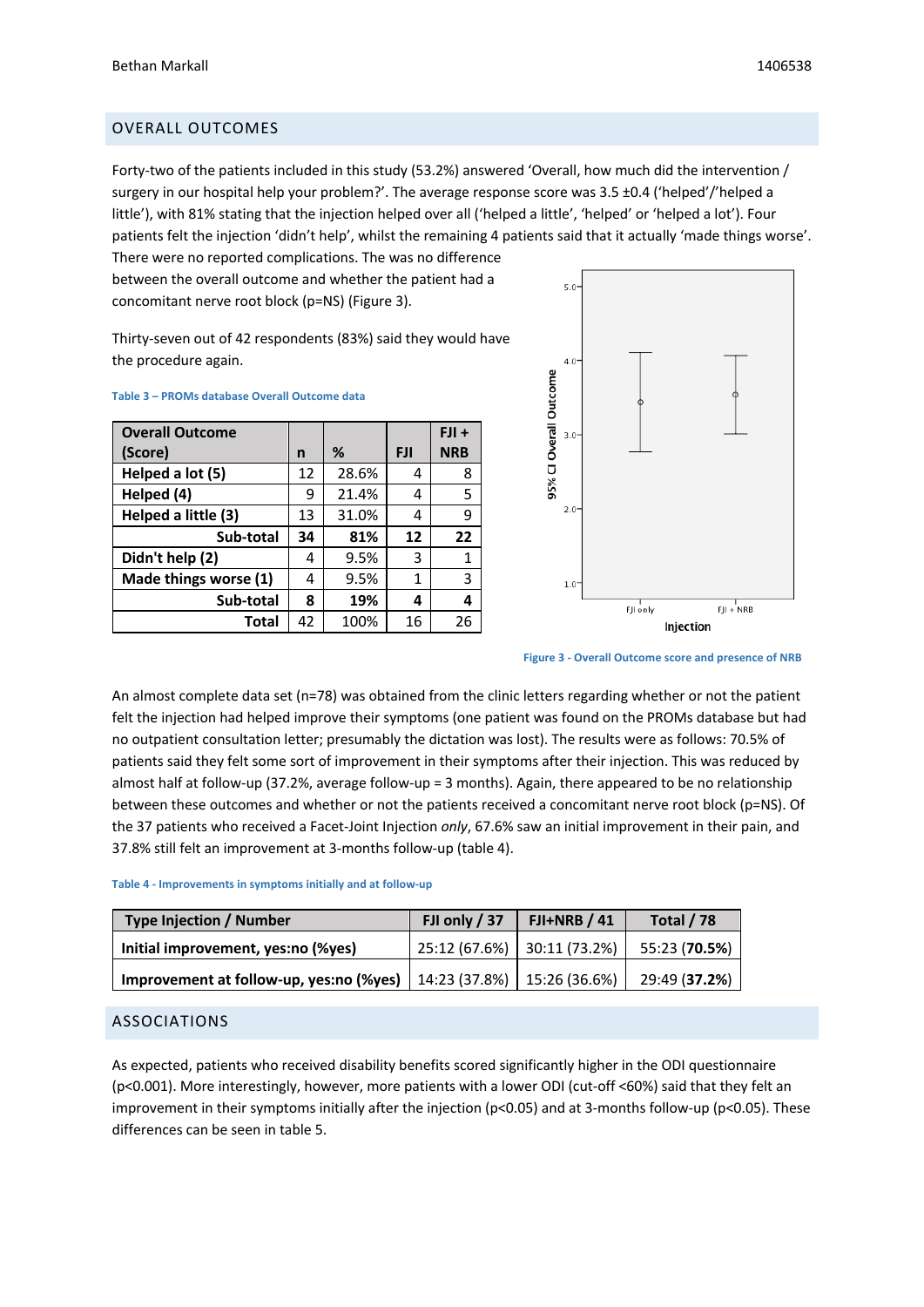In the group of patients who felt an improvement in their symptoms *initially*, there was no significant difference in ODI (pre-injection) compared to those who said they hadn't felt an improvement (p=NS). However, *at follow-up*, the average ODI (pre-injection) of those who said it helped was significantly less than those who said it didn't (p<0.05).

Patients with at least 'moderately severe' depression (PHQ-9 ≥15) also less frequently felt an improvement in their symptoms at 3-months follow-up, as did patients with severe anxiety (GAD-7 ≥15), however neither of these differences were significant (p=NS). (Table 5)

|                               |           | <b>Initial improvement</b> |            | Improvement at follow- |            |              |
|-------------------------------|-----------|----------------------------|------------|------------------------|------------|--------------|
|                               |           |                            |            | up                     |            |              |
|                               |           | <b>No</b>                  | <b>Yes</b> | <b>No</b>              | <b>Yes</b> | <b>Total</b> |
| Pre-ODI, %                    | <60       | 5                          | 26         | 14                     | 17         | 31           |
|                               | $\geq 60$ | 11                         | 16         | 21                     | 6          | 27           |
| <b>Pre-PHQ-9, 27</b><br>total | $15$      | 3                          | 22         | 12                     | 13         | 25           |
|                               | $\geq 15$ | 13                         | 20         | 24                     | 9          | 33           |
| <b>Pre-GAD-7, 21</b><br>total | $15$      | 8                          | 29         | 21                     | 16         | 37           |
|                               | $\geq 15$ | 8                          | 13         | 15                     | 6          | 21           |

**Table 5 - number of patients at various cut-offs and overall improvement of symptoms**

Table 6 provides a summary of all the relevant PROMs, including number of CIDs.

**Table 6 - Summary of pre- and post-injection PROMs and clinic letter interpretations.** *Abbreviations:* CI = Confidence Interval, CID = Clinically Important Difference.

|                       | <b>Pre-injection</b> |        | <b>Post-injection</b> |             |        | <b>Difference</b> | %CID      |            |
|-----------------------|----------------------|--------|-----------------------|-------------|--------|-------------------|-----------|------------|
| <b>PROM</b>           | <b>Mean</b>          | 95% CI | $\mathsf{n}$          | <b>Mean</b> | 95% CI | $\mathsf{n}$      | p-value   | (MCID)     |
| VAS back, 10<br>total | 7.1                  | ±0.5   | 57                    | 5.9         | ±0.6   | 57                | < 0.005   | $42\%$ (2) |
| VAS leg, 10<br>total  | 6.1                  | ±0.7   | 56                    | 5.0         | ±0.7   | 56                | < 0.05    | 39% (2)    |
| PHQ9, 27 total        | 14.7                 | ±2.2   | 59                    | 12.8        | ±2.1   | 55                | <b>NS</b> | $35\%$ (5) |
| GAD7, 21 total        | 10.7                 | ±1.9   | 59                    | 9.6         | ±1.9   | 55                | <b>NS</b> | N/A        |
| <b>ODI, %</b>         | 54.9                 | ±5.0   | 59                    | 50.9        | ±6.0   | 54                | <b>NS</b> | 35% (10)   |
| <b>EQ-5D VAS, %</b>   | 45.4                 | ±8.5   | 33                    | 50.2        | ±9.9   | 33                | <b>NS</b> | 27% (20)   |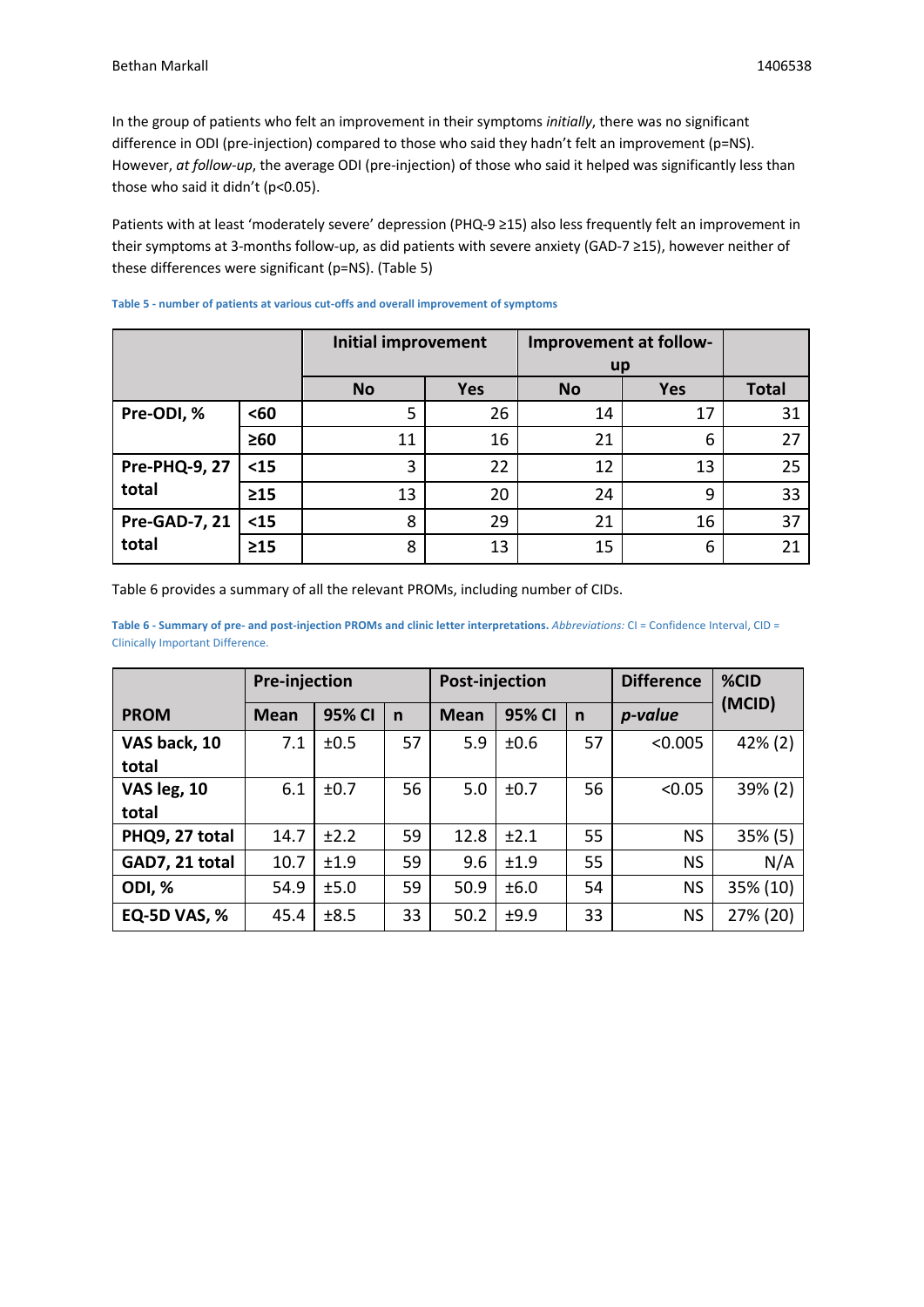# **DISCUSSION**

In terms of the global effectiveness of their injection, 81% of respondents agreed it helped them overall, yet only 42% reported a clinically important difference in the severity of their back pain post-injection (2 in the VAS back). Both of these figures could be affected by the poor compliance with the full PROMs questionnaire – only 42 and 57 patients completed each section, respectively. The difference could also be explained by an element of 'satisfying the surgeon' – i.e. patients saying the injection helped more than it actually did. Furthermore, during the interpretation of the results of this study, patients classed as having been 'helped overall' included those who said the procedure 'helped a little' – over one-third of this 81% (see table 3). As Mannion A et al. would suggest, perhaps we should have regarded these patients as having a poor overall outcome instead (13).

The information obtained from outpatient consultation letters about whether or not the patients felt any initial improvement and any relief at follow-up was more widely available, but potentially less reliable; It is technically not a patient-reported measure so may be more susceptible to a surgeon-reporting bias. Although, the concordance between those who reported a clinically important difference in their back pain (VAS back) and those who felt an improvement at follow-up was statistically significant (p<0.005). Interestingly, there was also a significant correlation between those patients who said it helped overall and those whom it helped initially (p<0.05), and less so in those who said it helped at follow-up (p=0.05).

With this in mind, the fact that 71% of patients felt an initial improvement in their symptoms, compared to only 37% by follow-up, could be important. This suggests that the best period of pain control post-injection is during the first three months, supporting the idea that patients should be seen as soon as possible after their injection to begin alternative treatments. Recommendation 32 in the most recent NICE guidelines for the management of low back pain and sciatica (3) simply states 'do not offer spinal injections for managing low back pain'. This includes Facet Joint Injections, Medial Branch Blocks (injections of local anaesthetic on to the medial branch nerves that supply the facet joints), Intradiscal therapy, 'Prolotherapy' (proliferation therapy or regenerative injection therapy, involving injecting tissue with an irritant solution) and Trigger Point Injections (into a painful or irritable knot in a muscle). The clinical evidence for this recommendation came from a review of thirty-one studies, however upon closer examination of these studies, only six were studies of facet joint injections. This recommendation also mentions that facet joint injections are primarily intended for use 'in conjunction with an exercise programme', yet only one of the studies used as part of their review compared the outcomes of exercise regimes with and without prior facet joint injections (14). Another, smaller, study (sample size=18) compared the outcomes of patients who received either facet joint injections or exercise alone (17). Furthermore, recommendations 33-34 go on to support the use of 'medial branch blocks' as a tool for diagnosing pain originating from the facet joints prior to receiving radiofrequency denervation of the facet joints (14). This contraindicates the preceding recommendation, discussed above, as medial nerve blocks are equivalent to facet joint injections in terms of diagnostic purposes (16).

Evidently, more high quality research into the effectiveness of FJIs is needed, more specifically their use in conjunction with exercise regimes. This could begin with a simple audit of the number of patients who receive physiotherapy treatment after their injection, and the average waiting time for those patients who are referred. Whether there is any correlation between the length of time between injection and start of exercise regimes and overall patient outcome may also be of interest.

In terms of identifying factors which may predict the outcome of these procedures, the main findings were that patients who are already physically disabled due to their pain (ODI ≥60), moderately-severely depressed or suffer from severe generalised anxiety disorder are even less likely to benefit from FJIs in the long-term. I think it is therefore important that patients are screened for these co-morbidities, although, as NICE already suggests, decisions for treatment should not be made on their presence/absence alone. (3)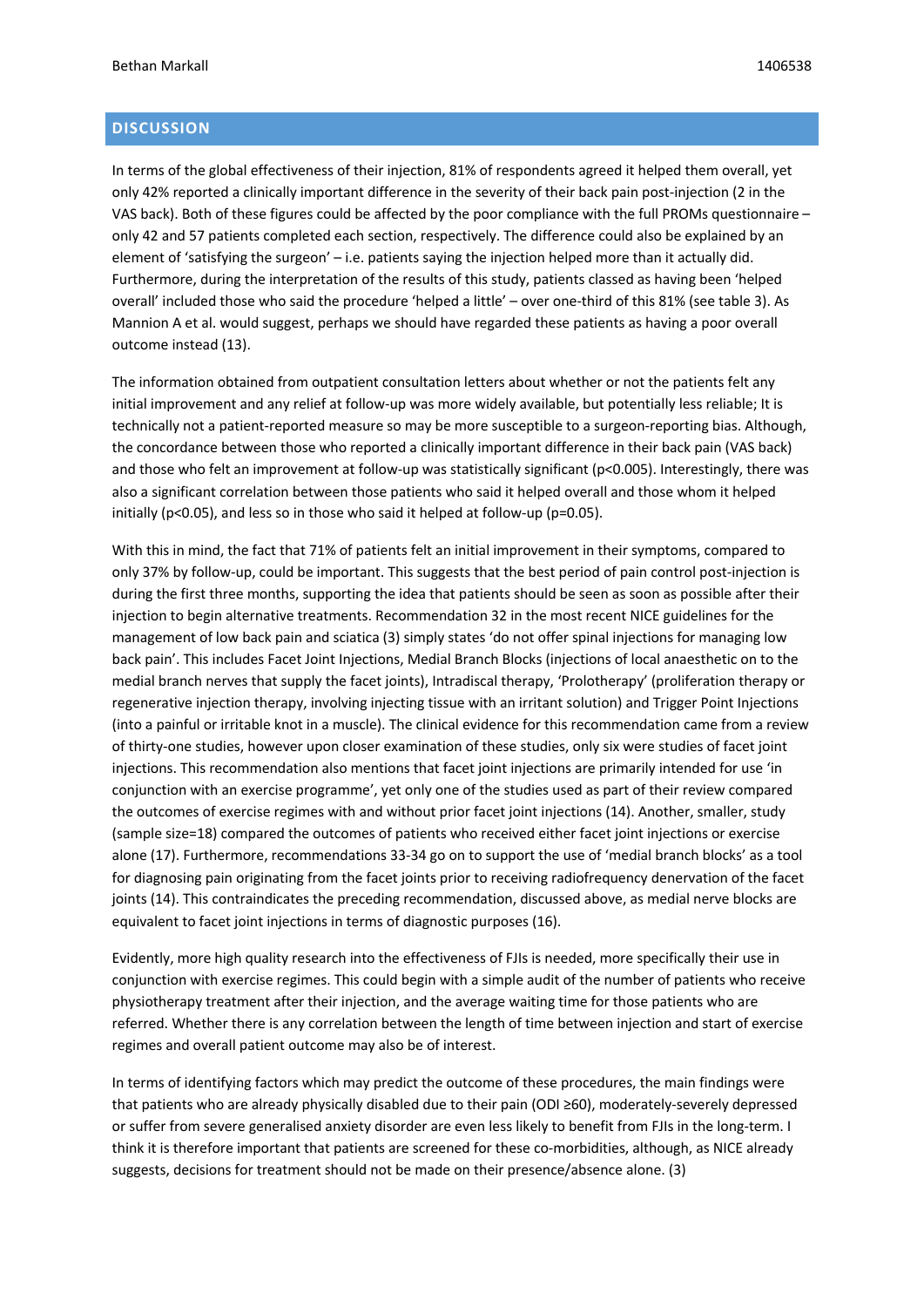# **CONCLUSION**

The relatively small number of purely facet joint injections performed by this Consultant Spinal Surgeon over a 4-year period is suggestive of them having already being phased out of use in clinical practice, even before the change in NICE guidance. Although there is obviously no argument for performing injections/procedures that are not likely to be of clinically significant benefit to patients, the withdrawal of spinal injections will probably be disheartening for many patients suffering from chronic low back pain, whose options for treatment are becoming increasingly narrower. The most important outcome of this study was whether FJIs provided symptom relief of low back pain – 42% showed a reliable improvement, and 81% said their injection helped them overall. But there is definitely a need for more high quality research in this area, and clearer guidelines for the management of these patients. The impact chronic low back pain has on the population is increasingly evident, in both financial aspects e.g. the number of people receiving disability benefits or out of work, and in terms of psychological health and well-being of its sufferers. However, the growing evidence for the association between patient psychology and chronic low back pain provides hope for alternative targets and, potentially, more success in the management of this endemic condition.

# **REFERENCES**

- 1. Vos T, Allen C, Arora M, Barber R, Bhutta Z, Brown A et al. Global, regional, and national incidence, prevalence, and years lived with disability for 310 diseases and injuries, 1990–2015: a systematic analysis for the Global Burden of Disease Study 2015. 2016 Oct 8;388(10053): 1545–1602
- 2. Kalichman L, Li L, Kim D, Guermazi A, Berkin V, O'Donnell C et al. Facet Joint Osteoarthritis and Low Back Pain in the Community-Based Population. Spine. 2008;33(23):2560-2565.
- 3. National Institute for Health and Care Excellence. Low back pain and sciatica in over 16s: assessment and management. Invasive treatments. NICE; 2016 p. 12-42.
- 4. Lewinnek G, Warfield C. Facet Joint Degeneration as a Cause of Low Back Pain. Clinical Orthopaedics and Related Research. 1986;213:216-222.
- 5. Davidson M, Keating J. Oswestry Low Back Pain Disability Questionnaire [Internet]. Michigan State University, Rehabilitation [cited 8 April 2017]. Available from: http://www.rehab.msu.edu/\_files/\_docs/Oswestry\_Low\_Back\_Disability.pdf
- 6. EuroQol a new facility for the measurement of health-related quality of life. Health Policy. 1990;16(3):199-208.
- 7. Brooks R. EuroQol: the current state of play. Health Policy. 1996;37(1):53-72.
- 8. Kroenke K, Spitzer R. The PHQ-9: A New Depression Diagnostic and Severity Measure. Psychiatric Annals. 2002;32(9):509-515.
- 9. Spitzer R, Kroenke K, Williams J, Löwe B. A Brief Measure for Assessing Generalized Anxiety Disorder. Archives of Internal Medicine. 2006;166(10):1092.
- 10. Salaffi F, Stancati A, Silvestri C, Ciapetti A, Grassi W. Minimal clinically important changes in chronic musculoskeletal pain intensity measured on a numerical rating scale. European Journal of Pain. 2004;8(4):283-291.
- 11. Löwe B, Unützer J, Callahan C, Perkins A, Kroenke K. Monitoring Depression Treatment Outcomes With the Patient Health Questionnaire-9. Medical Care. 2004;42(12):1194-1201.
- 12. Ostelo R, de Vet H. Clinically important outcomes in low back pain. Best Practice & Research Clinical Rheumatology. 2005;19(4):593-607.
- 13. Mannion A, Porchet F, Kleinstück F, Lattig F, Jeszenszky D, Bartanusz V et al. The quality of spine surgery from the patient's perspective. Part 1: The Core Outcome Measures Index in clinical practice. European Spine Journal. 2009;18(S3):367-373.3
- 14. Mayer T, Gatchel R, Keeley J, McGeary D, Dersh J, Anagnostis C. A Randomized Clinical Trial of Treatment for Lumbar Segmental Rigidity. Spine. 2004;29(20):2199-2205.
- 15. National Institute for Health and Care Excellence. Low back pain and sciatica in over 16s: assessment and management. Invasive treatments. NICE; 2016 p. 43-66.
- 16. Marks R, Houston T, Thulbourne T. Facet joint injection and facet nerve block: a randomised comparison in 86 patients with chronic low back pain. Pain. 1992;49(3):325-328.